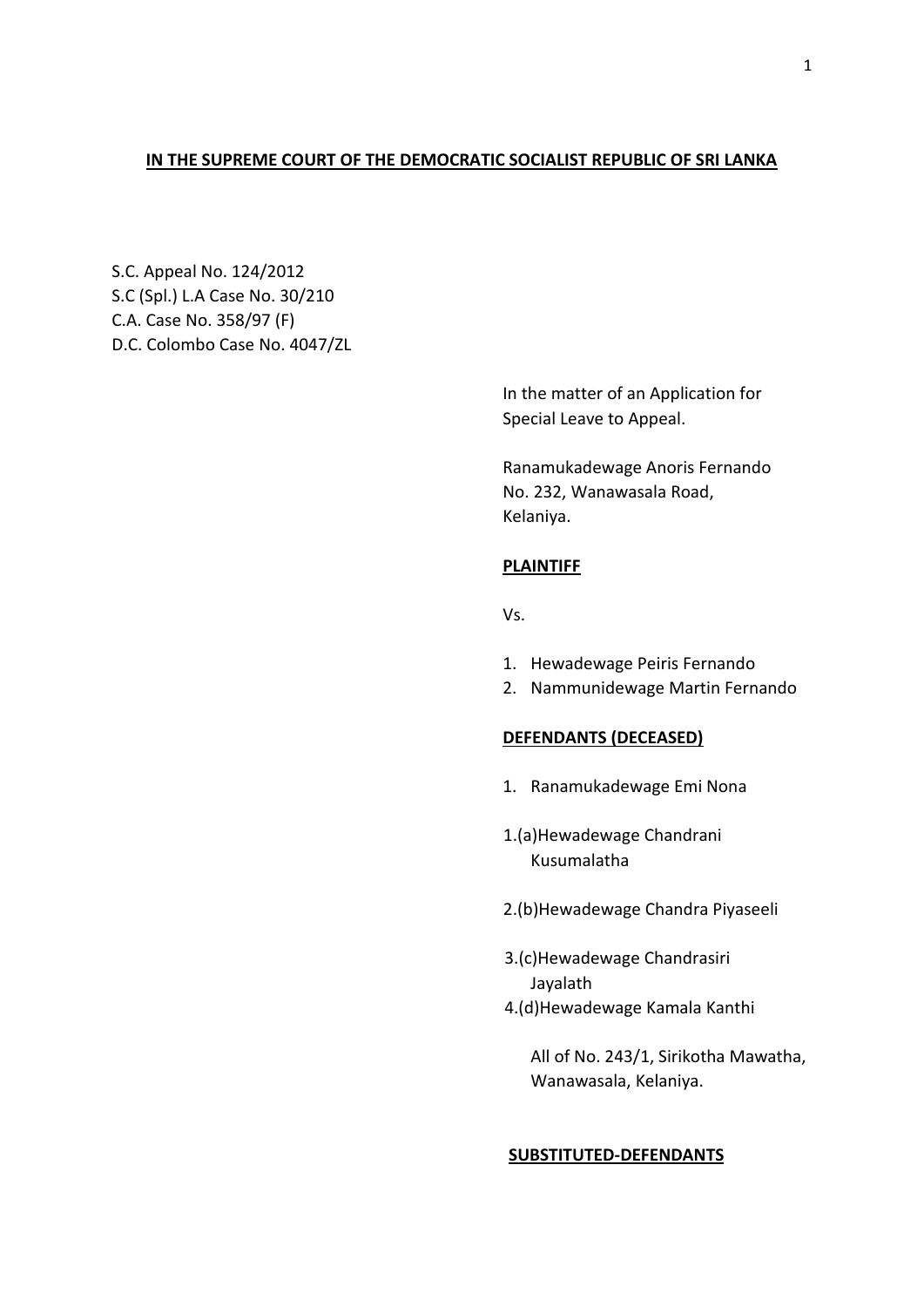#### **AND NOW BETWEEN**

Ranamukadewage Anoris Fernando No. 232, Wanawasala Road, Kelaniya.

### **PLAINTIFF-APPELLANT (DECEASED)**

Ranamukadewage Somasiri Karunaratne No. 232, Wanawasala Road, Kelaniya.

### **SUBSTITUTED-PLAINTIFF-APPELLANT**

Vs.

- 1.(a)Hewadewage Chandrani Kusumalatha
- 2.(b)Hewadewage Chandra Piyaseeli
- 3.(c)Hewadewage Chandrasiri Jayalath
- 4.(d)Hewadewage Kamala Kanthi

All of No. 243/1, Sirikotha Mawatha, Wanawasala, Kelaniya.

# **SUBSTITUTED-DEFENDANTS- RESPONDENTS**

#### **AND NOW BETWEEN**

Ranamukadewage Somasiri Karunaratne No. 232, Wanawasala Road, Kelaniya.

# **SUBSTITUTED-PLAINTIFF-APPELLANT-PETITIONER**

Vs.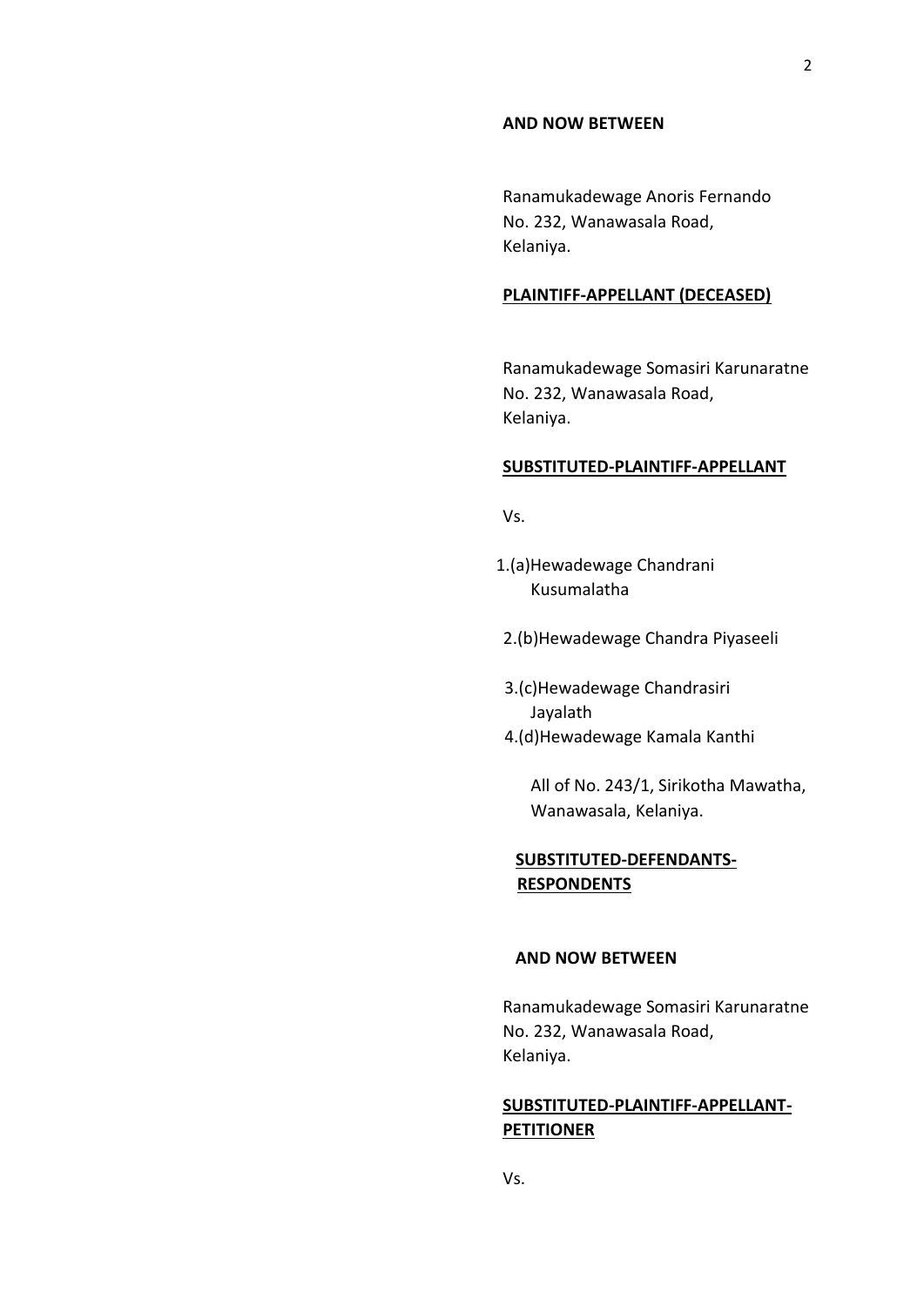- 1.(a)Hewadewage Chandrani Kusumalatha
- 2.(b)Hewadewage Chandra Piyaseeli
- 3.(c)Hewadewage Chandrasiri Jayalath 4.(d)Hewadewage Kamala Kanthi

All of No. 243/1, Sirikotha Mawatha, Wanawasala, Kelaniya.

## **SUBSTITUTED-DEFENDANTS- RESPONDENTS-RESPONDENTS**

BEFORE: S. E. Wanasundera P.C., J. Sisira J. de Abrew J. and Anil Gooneratne J.

**COUNSEL:** Kamran Aziz for the Substituted Plaintiff-Appellant-Appellant

Chula Bandara for the 1(a) and 2(b) Substituted Defendant-Respondent-Respondent

D. K. Dhanapala with Sarath Gunawardena for the 3( c) Defendant-Respondent-Respondent

**WRITTEN SUBMISSIONS OF THE 3(C ) SUBSTITUTED DEFENDANT-RESPONDENT-RESPONDENT FILED ON:** 30.08.2012

**WRITTEN SUBMISSIONS OF THE 1(A) & 2(B) SUBSTITUTED DEFENDANTS-RESPONDENTS FILED ON:** 11.09.2012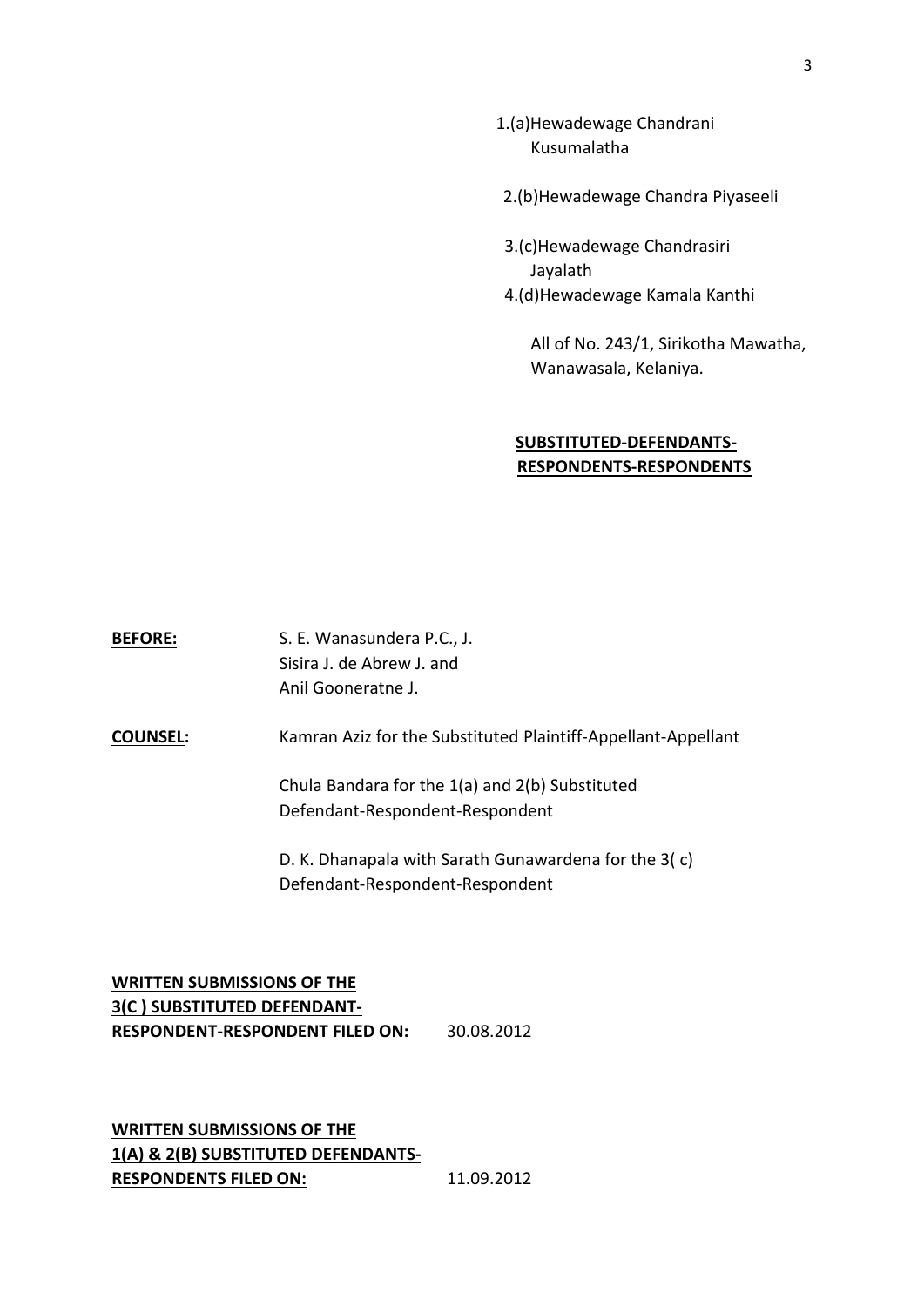# **WRITTEN SUBMISSIONS OF THE SUBSTITUTED PLAINTIFF-APPELLANT-APPELLANT FILED ON:** 12.10.2012

**ARGUED ON:** 25.05.2015 & 01.02.2016

**DECIDED ON:** 26.02.2016

#### **GOONERATNE J.**

This was an action instituted in the District Court of Colombo for a declaration of title to the land described in the schedules to the amended plaint and for eviction of the Defendant-Respondents from the said lands. To state the facts very briefly, is that the land described in schedule 1 of the amended plaint was a land granted by the crown by deed No. 1322 dated 07.08.1862, and by that crown grant one Walimuni Dewage Puncha became the owner which land is morefully described in plan marked P1 bearing No. 56939. It was the position of the Plaintiff (Anoris Fernando) that ultimately he became entitled to the land in dispute by devolution of title and by deed marked P3 bearing No. 191. Original ownership by crown grant to above named 'Puncha', and on 'Puncha's death his sole heir was his daughter Enso Fernando and on Enso Fernando's death on or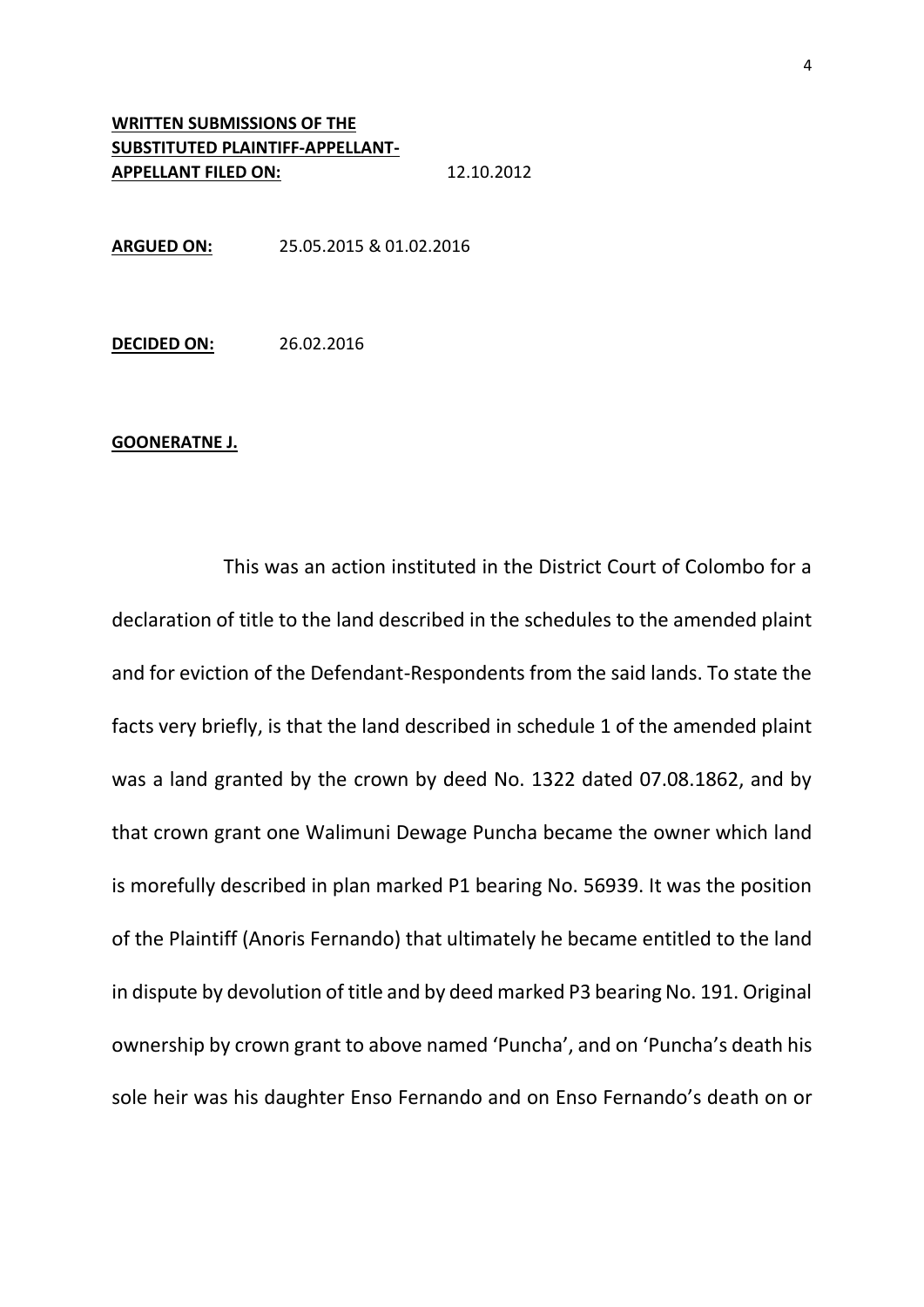about 1896, leaving as her heirs were Emi Nona, Marthelis and Charles, are all admitted facts recorded as admission in the District Court.

The position of the Defendant-Respondent was that Puncha Fernando the original crown grantee also owned a land called 'Rukgahadeniya'. On 'Puncha's death 'Enso' (sole heir of 'Puncha') the Defendants state the said 'Enso' divided both lands adjacent to each other by plan No. 199 of 24.04.1935 (V2) in favour of Emi Nona, Marthelis and Charles. By the said partition plan the lands were divided as lots 'A', 'B' & 'C', and the  $1<sup>st</sup>$  Defendant became entitled to the said lots in the manner pleaded in the amended answer (para 12 to 17). Parties proceeded to trial on 28 issues. The learned District Judge by his Judgment dated 28.01.1997 dismissed the Plaintiff's case, and being dissatisfied with the said judgment. Plaintiff-Appellant appealed to the Court of Appeal. The Court of Appeal affirmed the Judgment of the District Court and dismissed the appeal on 13.01.2010. The Supreme Court on 16.07.2012 granted Special Leave to Appeal from the Judgment of the Court of Appeal on the questions of law set out in paragraph 12 of the amended petition dated 13.01.2011. The said paragraph contains subparagraphs (a) to (h) and about eight questions of law as follows are suggested.

(a) Is the Judgment of the Court of Appeal contrary to law and against the weight of the evidence adduced?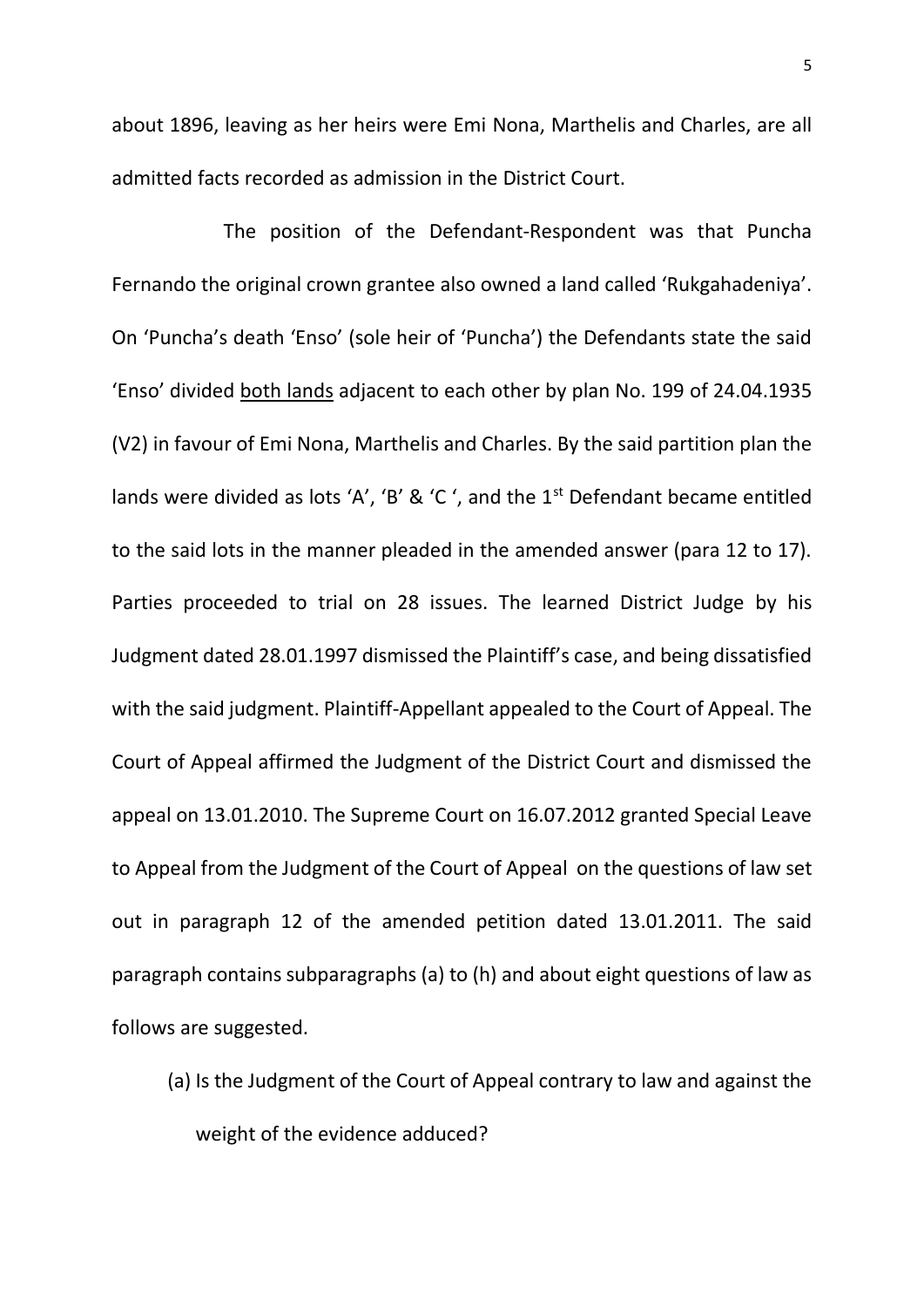- (b)Have the learned Judges of the Court of Appeal misdirected themselves by failing to appreciate, that deed marked as P3 (deed No. 191 dated 18.12.1981) was a valid deed, executed in accordance with the law, whereby, Meugine Fernando transferred her share of the land to Anoris Fernando (the Plaintiff), thereby entitling the Plaintiff to the land more fully described in the plaint and that this fact alone was sufficient in establishing the Plaintiff's claim to the property concerned?
- (c) Have the learned Judges of the Court of Appeal misdirected themselves in law, by requiring the Plaintiff to establish possession of the land concerned in a rei vindicatio action in addition to proving ownership of the land?
- (d)Have the learned Judges of the Court of Appeal misdirected themselves by failing to appreciate, that even assuming without conceding, that the Plaintiff's evidence was untrustworthy, this fact is no ground to reject the authenticity of deed marked P3 having particular regard to the fact that there was no evidence to disprove its genuineness?
- (e) In any event and without prejudice, have the learned Judges of the Court of Appeal misdirected themselves in law by failing to appreciate that document marked as P3 was duly proved, or deemed to be duly proved, having particular regard to the fact that the Defendants did not object to the said document being received as evidence at the close of the Plaintiff's case and/or at the conclusion of the trial, and that therefore the said document was duly proved for all purposes of the law?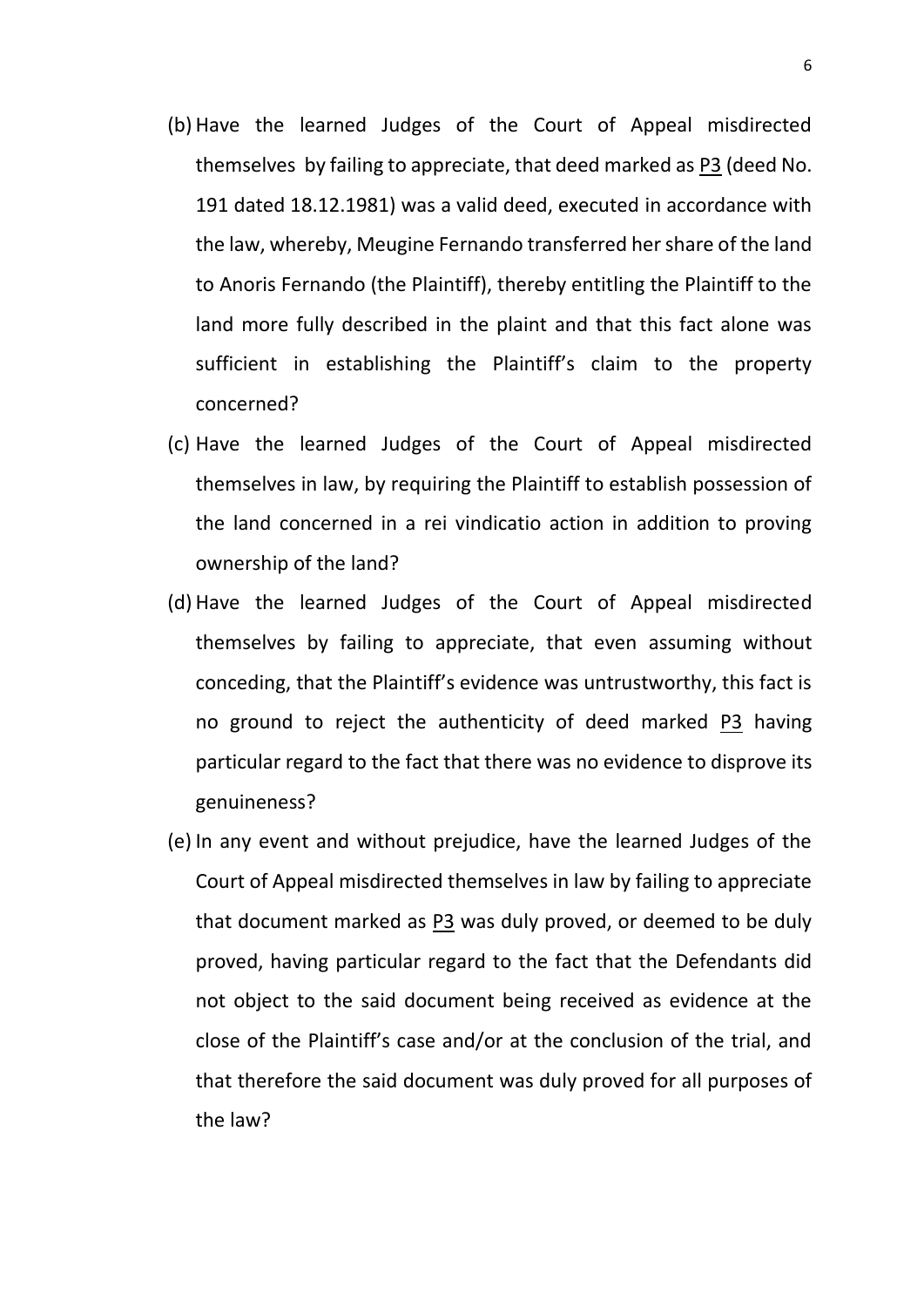- (f) Have the learned Judges of the Court of Appeal misdirected themselves in failing to take adequate consideration of the fact, that the evidence in the case suggests that the identity of the corpuses in this case, as claimed by the parties, are completely different, having particular regard to the boundaries and extents of the lands as claimed by the Plaintiff, as opposed to the boundaries and extents as claimed by the Defendants, which evidently do not form part of one another?
- (g) Have the learned Judges of the Court of Appeal therefore misdirected themselves, by failing to appreciate that the Defendants have no entitlement to the land claimed by the Plaintiff (in terms of P3), upon the premise that the land claimed by the Defendants is completely different to the land claimed by the Plaintiff?
- (h)In any event, have the learned Judges of the Court of Appeal misdirected themselves in law, by failing to appreciate that the rejecting of the evidence of Siri D. Liyanasuirya, Licensed Surveyor and accepting the evidence of S. Burah, Licensed Surveyor, was unreasonable and contrary to the totality evidence as adduced by the said two (2) Licensed Surveyors, having particular regard to the fact that Plan marked as X submitted by the former, clearly sets out the correct metes and boundaries, and also having specific regard to the fact that the latter had admittedly not even surveyed the land more fully described in the schedule to the plaint?

The original court as well as the Court of Appeal considered the question of identity of the land in dispute. This is the base and most important aspect to be correctly established in any land case. Failure to correctly prove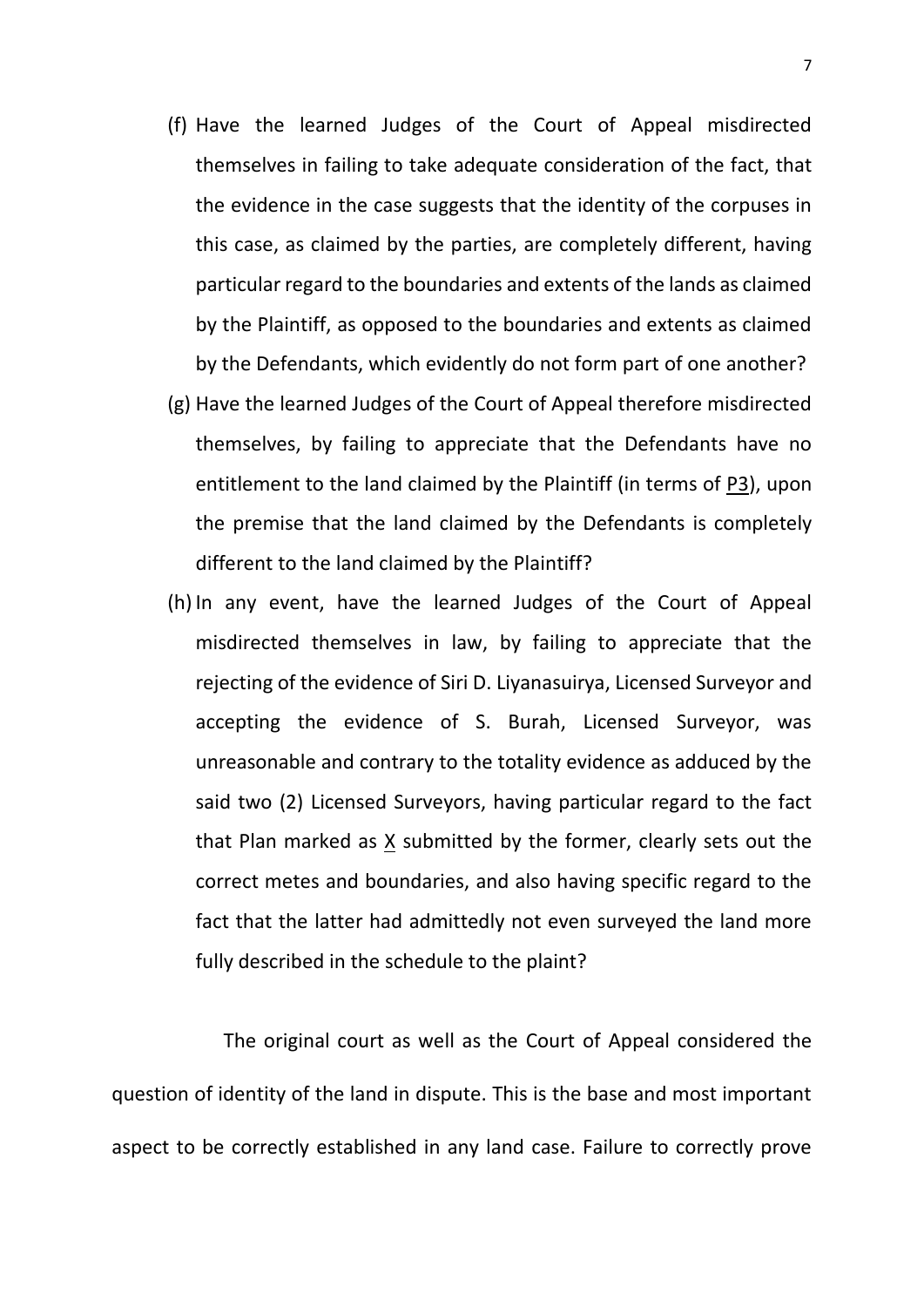identity of the land in dispute is fatal. Plaintiff called Surveyor Liyanasuriya to give evidence and the Defendant party relied on the evidence and plan of Surveyor Burah. The trial Judge very correctly and as well as the Court of Appeal had examined and analysed the evidence of the two Surveyors. Plaintiff maintains that the land in dispute is depicted in Survey General's plan No. 56939 dated 1862-6-14 (P1). Defendant party rejects this position and argue that the land described in plan P1 along with another land called 'Rukgahadeniya' were amalgamated and depicted in plan V2 of Survey Ranasinghe in the year 1935 which is a partition plan, and accordingly divided portions are possessed and owned by Defendant-Respondent for which Plaintiff has no claim.

I will consider the findings of the learned District Judge as regards the oral testimony of Surveyor Liyanasuriya and Surveyor Burah. It is in evidence that Surveyor Liyanasuriya, could not correctly effect a superimposition on his plan since he could not obtain the correct data. It was admitted in evidence by him that the boundaries on the west, south and east were not definite. He admitted in his evidence that his superimposition is a questionable superimposition. Trial Judge having examined both plans of the abovenamed Surveyors, observe that Surveyor Liyanasuriya's plan does not show the temporary shed within the subject matter of the case but Surveyor Burah has clearly identified same on his plan. There is reference to a 'well' where the two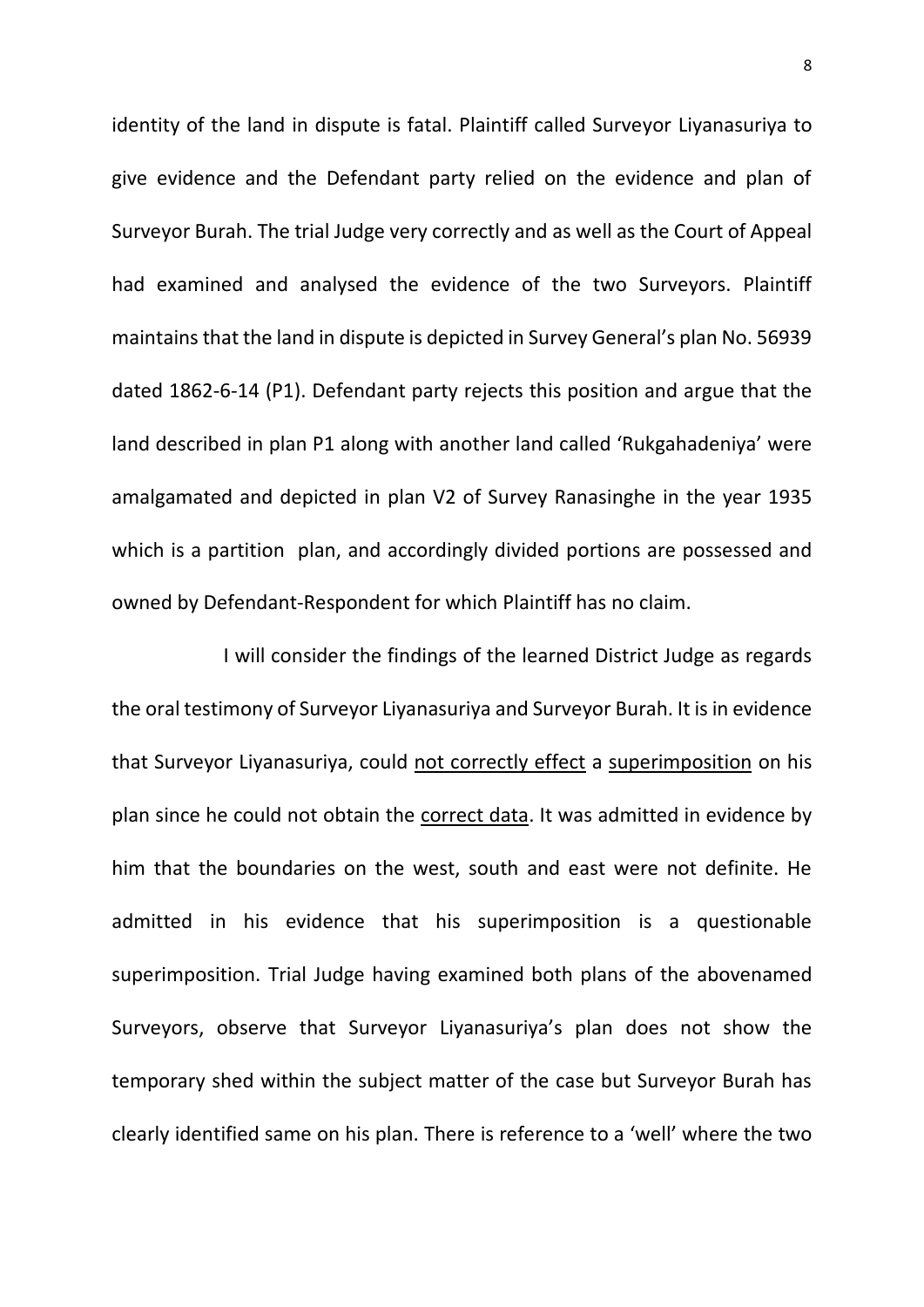surveyors give different position in their plans. Trial Judge having compared Liyanasuriya's plan X and Burah's plan V10, observes that Surveyor Burah has obtained acceptable data than Surveyor Liyanasuriya and on that basis Surveyor Burah's plan V10 is the more satisfactory plan.

Trial Judge observes that Surveyor Burah had superimposed plan 56940 on his plan V10 and had thereby identified lot described in plan No. 56393. Further plan V2 had also been superimposed on plan V10. V2 is Surveyor Ranasinghe's partition plan (V2) which shows the 3 divided lots as per the partition plan. (It is also relevant to note that original plan 56393 and its western boundary is the land shown in plan No. 56940). I observe that the learned trial Judge has considered both oral and documentary evidence of the two Surveyors and arrived at a conclusion to accept and rely on Plan V10 and V10a, being Surveyor Burah's plan. Even the Court of Appeal accept such a position and I see no valid reason to observe otherwise and take a different view. It may be for this reason that the learned counsel for the Plaintiff-Appellant submitted to court and indicated to court that he would rely on plan V10 to argue his case, whether it may be and whatever position taken on deed marked P3 would not take the Plaintiff-Respondent's case any further due to a serious lapse of identity of the land in dispute not being established by the Plaintiff-Appellant. Such a defect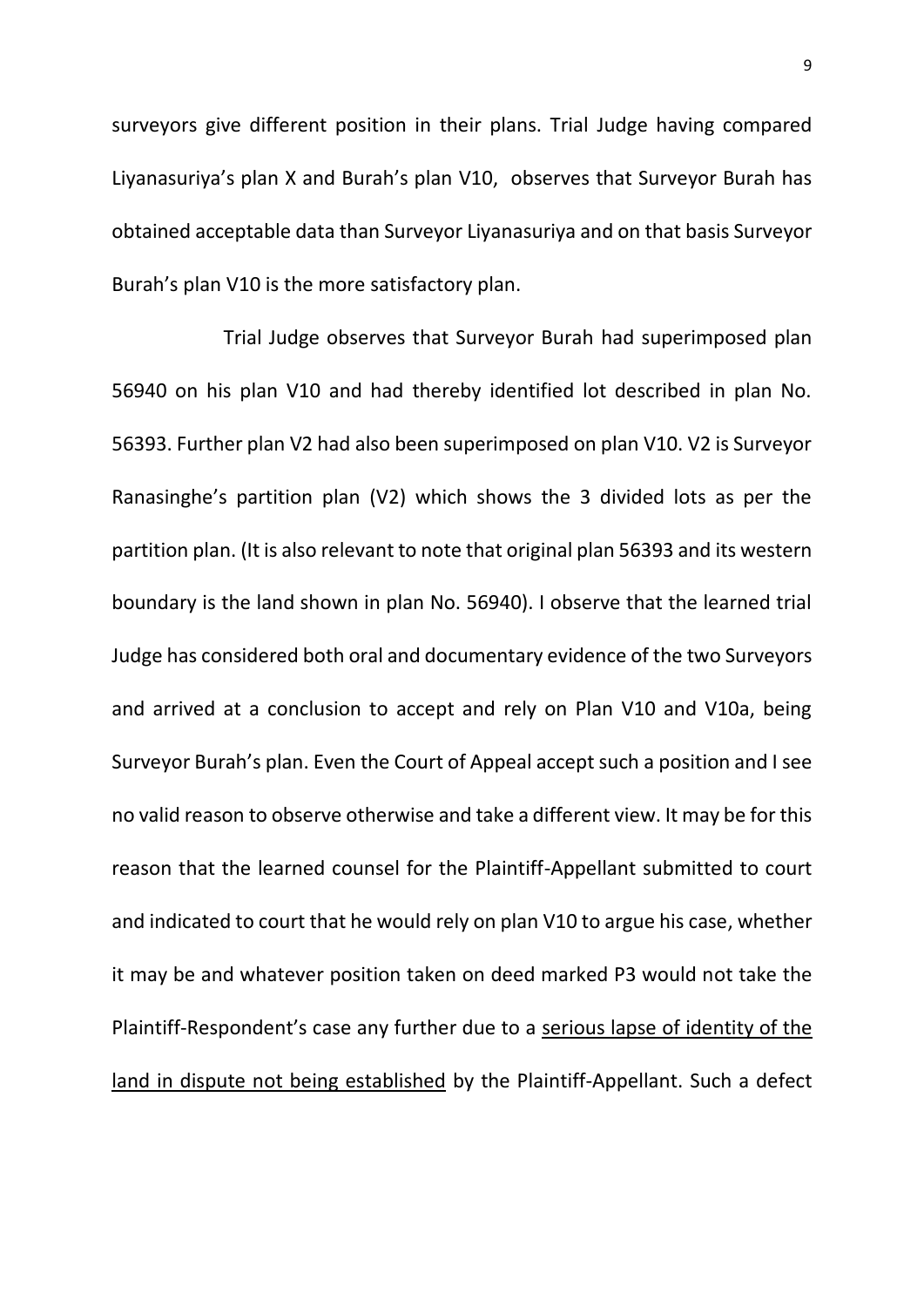cannot be cured in the appeal merely by shifting the stance of identification at a very late stage of this case, in appeal in the Appex Court.

In a partition case as well as a case pertaining to declaration of title, identity of corpus is paramount since both type of cases need to establish title to the land in dispute. In this regard the dicta in *Jayasuriya Vs. Ubaid 61 NLR 352* Held:

In a partition action there is a duty cast on the Judge to satisfy himself as to the identity of the land sought to be partitioned, and for this purpose it is always open to him to call for further evidence (in a regular manner) in order to make a proper investigation.

*Piyasena Perera Vs. Margret Perera 1984 (1) SLR S7 held:*

Held:

The finality attached to an interlocutory decree of partition under section 48(1) of the Partition Law No. 21 of 1977 does not preclude an appeal court from interfering with such decree by way of revision of *restitutio* in *integrum* where a miscarriage of justice has occurred in this case the corpus to be partitioned had not been sufficiently identified either by means of the stated boundaries or by extent and the land of the petitioner appeared to be included in the corpus. Therefore there has been a miscarriage of justice.

The other issue that needs to be considered seriously is deed marked P3 from which Plaintiff claims to have got title from the said deed and also whether rights/title derived by Plaintiff from the aforesaid Marthelis.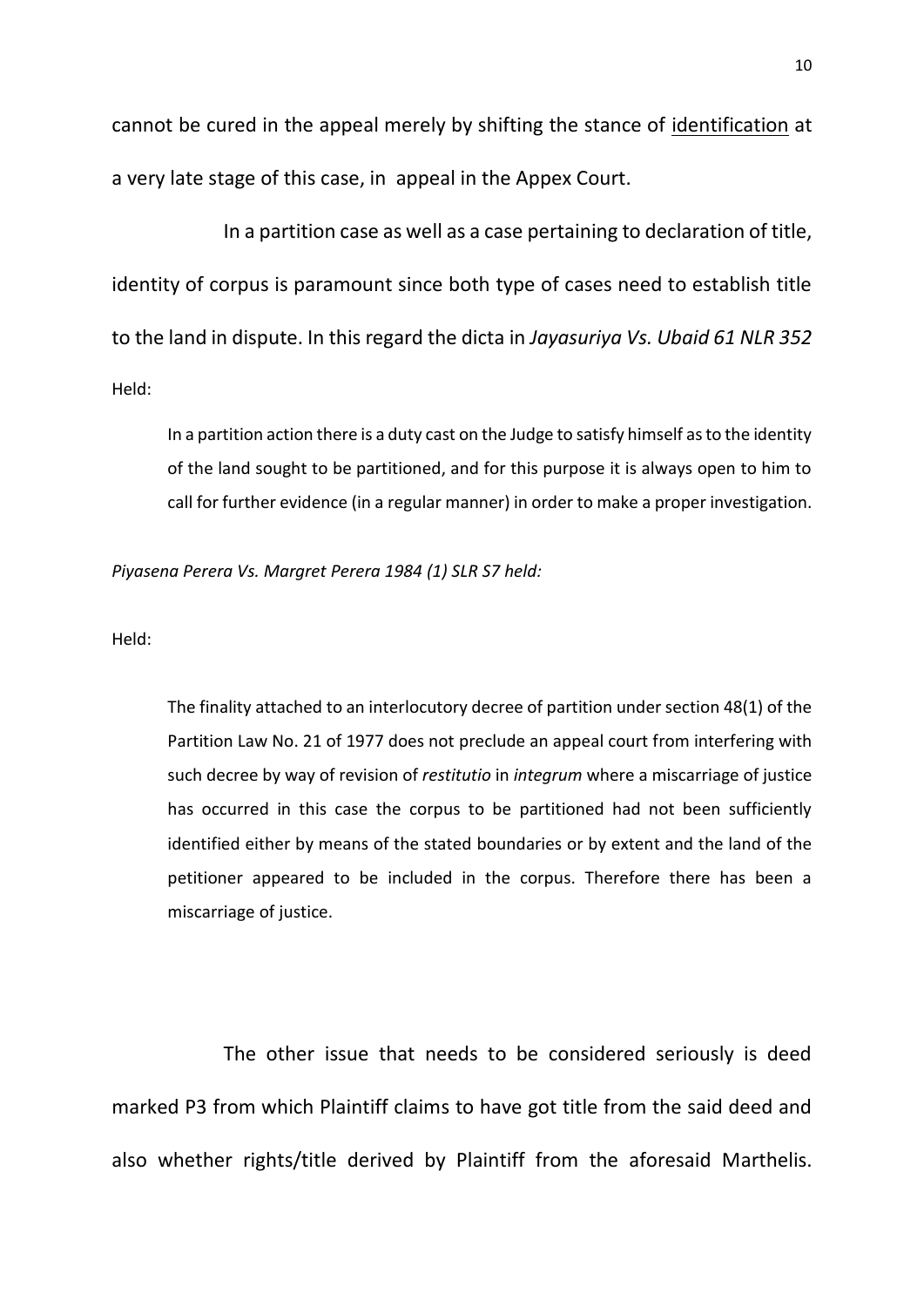Plaintiff claims that Marthelis died issueless. As stated above the devolution of title by deed V2 amongst Enso Fernando's three children Eminona, Merthelis and Charles, are admitted and parties to this suit are not at variance. Charles, Marthelis and Eminona are brothers and sister. It is from this point that the real problem surface. In deed P3 and the pedigree of Plaintiff demonstrate that Marthelis and Eminona died issueless (Eminona's husband predeceased Eminona). Deed P3 refers to the fact that the Plaintiff being a sibling of Charles and after the demise of Charles an un-administrable estate including the lands described in the schedule to P3 devolved on the Plaintiff and his sister (children of Charles). Plaintiff's sister sold her share of the land to Plaintiff and Plaintiff thereby became the owner, as the land devolved on him, both from Charles and Marthelis. (as it was represented as submitted that Marthelis died issueless and as such Charles inherited his share)

However in cross-examination of Plaintiff at the trial the position that 'Marthelis' died issueless proved to be false, and the trial Judge very correctly inter alia disbelieved the Plaintiff. The learned trial Judge observes that the land described in the crown grant and another land which were amalgamated (Rukgahadeniya) was inherited by Enso Fernando's children Marthelis, Charles and Eminona. This was Defendent's position which had not been rejected by the Plaintiff-Respondent. The Plaintiff had been cross-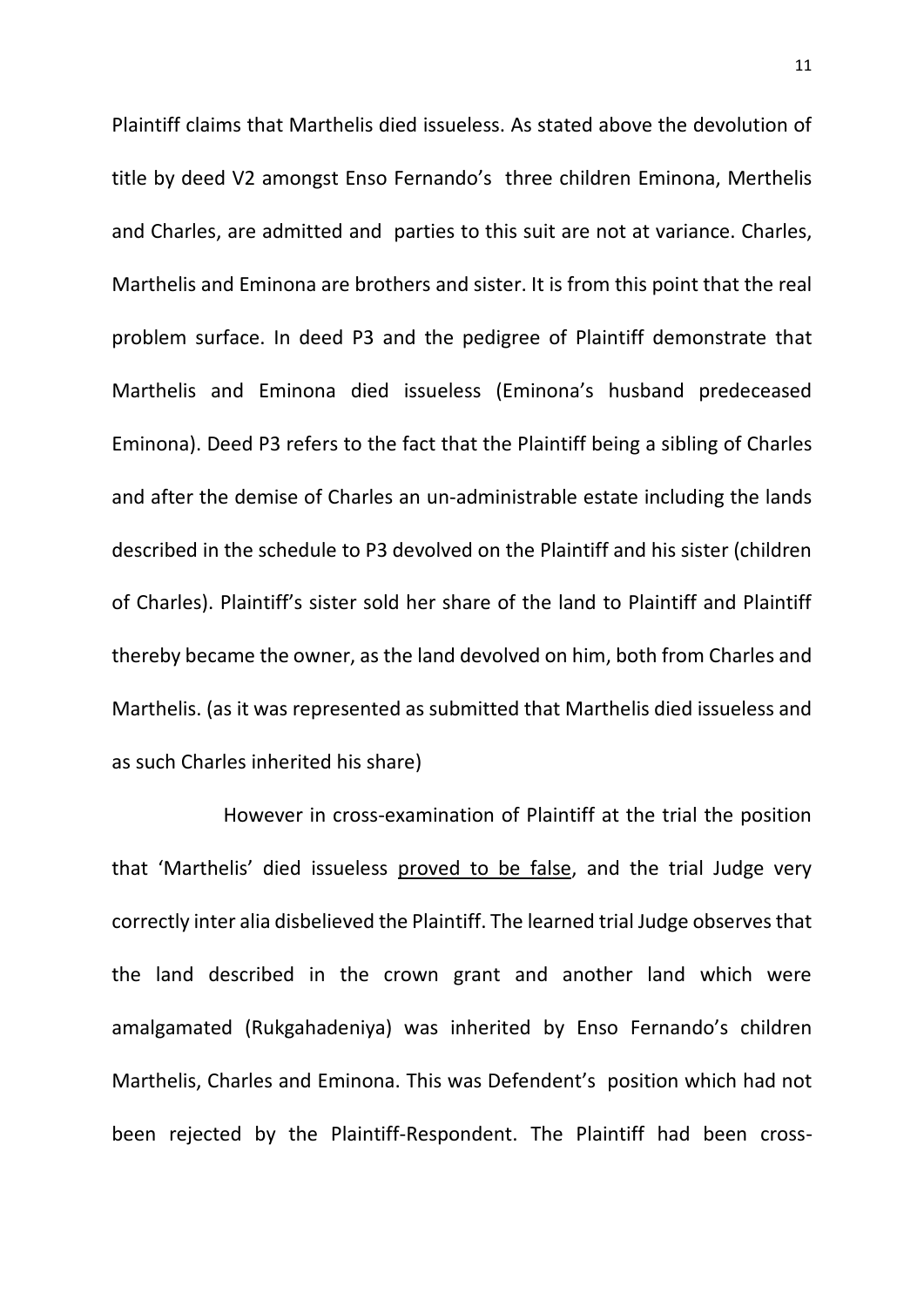examined at length by learned counsel for the Defendants. Marthelis was Plaintiff's father's brother. Plaintiff's father was 'Charles'. Plaintiff was confronted about Marthelis' marital status and it was suggested that Marthelis was married. The Marriage Certificate of Marthelis had been shown to Plaintiff and daughter of Marthelis, was present in court on the trial date. Plaintiff being confronted with such a position had been very evasive in his answers to court. Daughter's name was Geetha Wimalawathie. I will incorporate in this Judgment for purposes of clarity that part of the Judgment of the learned District Judge to demonstrate above (folio 521).

මරීතේලිස් යනු පැමිණිලිකරුගේ පියාගේ සහෝදරයෙකි. එම සහෝදරයාගේ විවාහය .ex හෝ ඔහුට දරුවෙක් සිටි බවට පැමිණිලිකරු පිළි ගැනීමට මැලිකමක් මුල් අවස්ථාවේදි දක්වා ඇත. විත්තිය විසින් මර්තේලිස්ගේ විවාහ සහතිකය පෙන්වු අවස්ථාවේදී ද, ඉන්පසුව විවෘත අධිකරණයේ මර්තේලිස්ගේ ගැහැණු දරුවා පෙන්වා සිටි අවස්ථාවේදී ද එම පුශ්ණවලින් මිදීමට පැමිණිලිකරු යම් අසාර්ථක වෑයමක් දරා අැත. පැමිණිලිකරුගේ මෙම සාක්ෂිය දෙස බලනකල ඹනු සත¤ය එලෙසම පුකාශ mරන විශ්වාසදායක සාක්ෂිකරුවෙකු බව අධිකරණයට පිළි ගැනීමට නොහැකිවී ඇත.

ගීතා විමලාවතී යන මර්තේලිස්ගේ දූව සම්බන්ධයෙන් ද පුශ්ණ කල අවස්ථාවේදී ඔහු එම පුෂ්ණවලට උත්තරදීමට යම් පැකිලීමක් පෙන්වා ඇත. කෙසේ @වතත් එක් අවස්ථාවකදී පැමිණිලිකරු මෙසේ සදහන් කර ඇත. "මම පිළිගන්නවා මරීතේලිස්ගේ අයිතිවාසිකම් වැන්දඹූ ස්තියට සහ දූව වන ගීතා විමලාවතීට හිමිවිය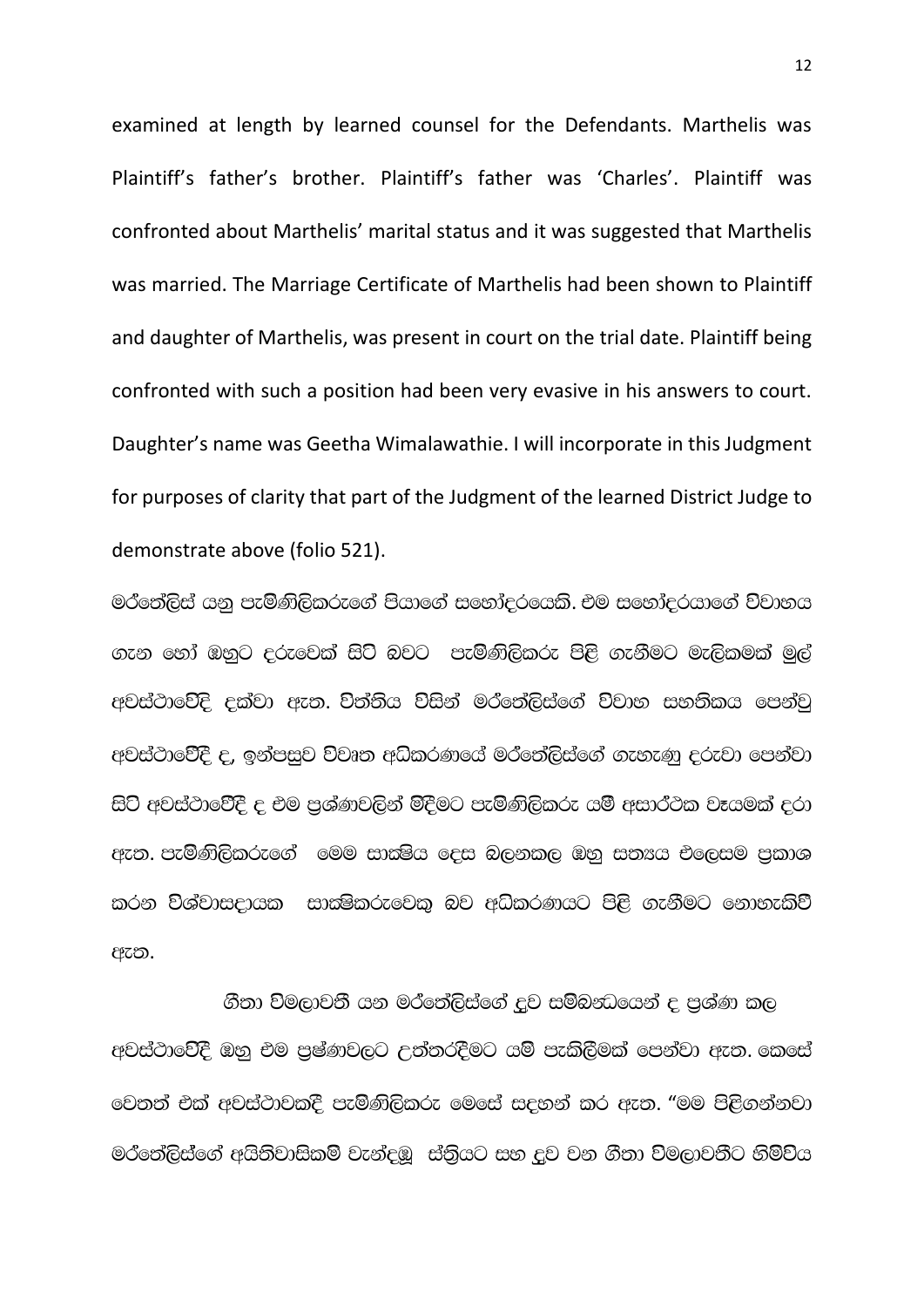යුතු බව." පැමිණිලිකරුගේ මෙම සාක්ෂිය සදහන් වන්නේ 1985.12.10 වැනි දින දරණ සාක්ෂියේ 15 වැනි පිටුවේය.

The learned trial Judge no doubt was entitled to reject the evidence of Plaintiff to be unreliable and untrustworthy. As such Plaintiff has failed to discharge the burden of establishing his case on a balance of probability and the trial Judge was inclined to accept the case of the Defendants. On perusing deed P3, I find an incorrect false statement which is contrary to Plaintiff's own oral evidence demonstrated above. In the deed P3 it is stated (P3,  $2^{nd}$  pg.) that Marthelis died unmarried and issueless and Charles (Plaintiff's father) became sole owner of the land and premises described in the schedule to deed P3. It is from Plaintiff's father Charles, that he inherited the property in dispute in the manner stated in deed P3.

The trial Judge's position was that deed P3 was not duly proved. Whatever it may be the material contained in deed P3 in view of above on a balance of probability cannot favour the Plaintiff. Deed P3 had been executed on incorrect details and data. Plaintiff's own oral testimony establish a serious lapse in the chain of title relied upon by him. Our courts have time and again held that in an action rei vindicatio the Plaintiff should set out his title on the basis which he claims a declaration of title to the land and must prove that title to the land against the Defendant in the action. The Defendant in a rei vindicatio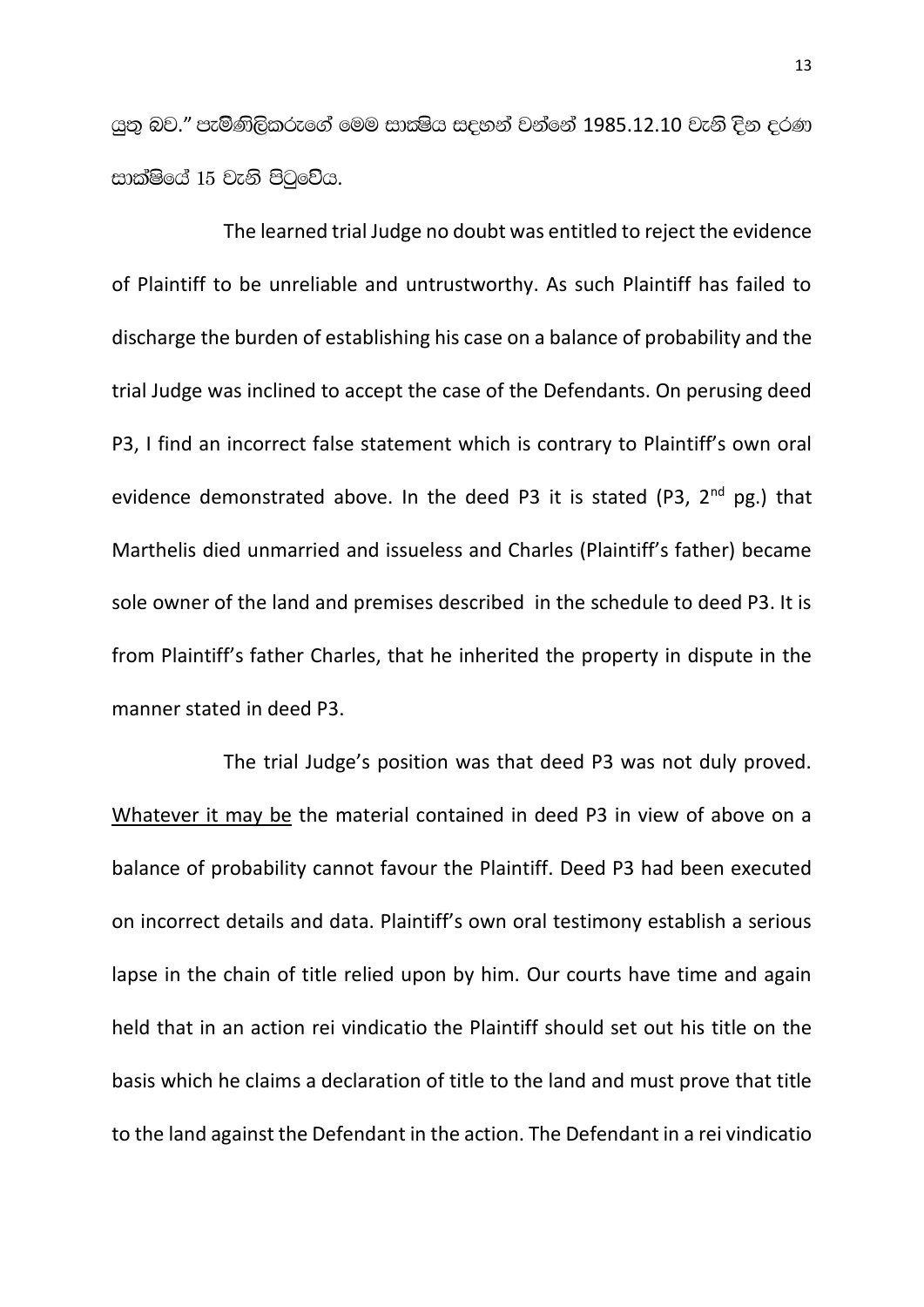action need not prove anything still less, his own title. Plaintiff cannot ask for a declaration of title in his favour merely on the strength that the Defendant's title is poor or not established. Plaintiff must establish his case. Vide Wanigaratne Vs. Juwanis Appuhamy 65 NLR 167; Deeman Silva Vs. Silva 1997 (2) SLR 382.

The evidence adduced by the Defendant party was more reliable than the evidence called by Plaintiff. The only deed produced by the Plaintiff being deed P3 was highly questionable, and Plaintiff's Surveyor Liyanasuriya failed to establish identity of property. The Defendant in this case died at a certain stage and 1A to 1C Defendants were substituted. 1B Defendant gave evidence in detail and was subject to a lengthy cross-examination but Plaintiff's party could not demolish his case. I am convinced of the manner in which the learned trial Judge approached and accepted as proved Defendant's case. I note the following from his Judgment.

විත්තිය විසින් හිමිකම් කියන අයුරුම පෙර කී මර්තේලිස්, චාර්ල්ස් සහ එම් අංක 199 දරණ බෙදුම් ඔප්පුව පිළිගැනීම කළ බව ද, එකී බෙදුම් ඔප්පුව අනුව චාර්ල්ස් පුනාන්දු (පැමිණිලිකරුගේ පියා) 1935 අංක 6225 යෙදු 'වී1' ඔප්පුව මත ඔහුගේ අයිතිවාසිකම් භාර්යාව වන රෙඡෝ පුනාන්දු යන අයට පවරා ඇත. පැමැණිලිකරු 'වී1' ලේඛණයේ ඔහුගේ පියාගේ අත්සන පිළිගෙන ඇත.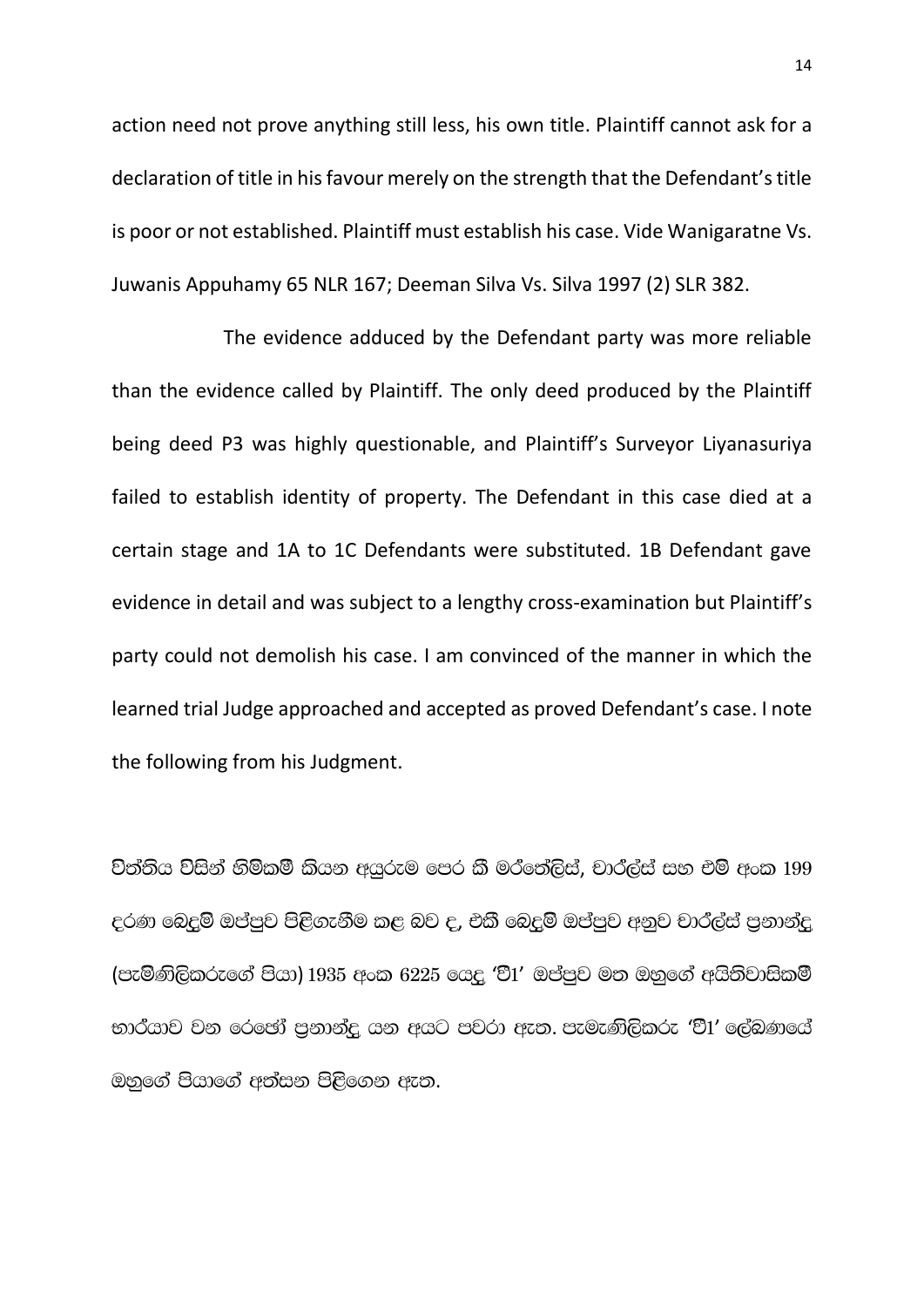'වී 2' පිඹුරේ 'ඒ' කැබැල්ල හිමිකරන ලද මරීනේලිස් අංක  $6273$  යෙදු ඔප්පුවෙන් ඔහුගේ අයිතිවාසිකමී ද, රෙජෝ පනාන්දට පවරා ඇත. රෙජෝ පනාන්ද එකී 'ඒ' සහ 'බී' ඉඩම කොටස් අංක 9180 යෙදු ඔප්පුව මගින් (වී 7) 1 වැනි විත්තිකාර <u>රෝව දේවගේ පීරිස් පුනාන්දු ට පවරා ඇත. එම්නෝනාට 'වී 2' ලේබණයෙන් හිමි වු</u> 'සී' අකුෂරය කැබැල්ල ඇය විසින් 'වී 6' ලේඛණය මත පේම්ස්ට විකුණන ලදි. ජේම්ස්, පීටර පුනාන්දු නම් වු එකම උරුමක්කරු සිටියේදී මිය ගිය අතර ඔහුගේ අයිතිවාසිකම් 'වී 7' නම් වු අංක 1518 ඔප්පුවෙන් 1 වෙනි විත්තිකරුට හිමිකරනු ලැබ ඇත.

The question of law as per paragraph 12 of the petition are answered as follows in favour of the Defendant party.

(a) No

- (b) No. The marital status of Marthelis was established and the position he died issueless was disproved as stated above. Incorrect misstatement in deed P3 cannot be considered to overcome marital status of Marthelis (admitted by Plaintiff that Marthelis was married in cross-examination). Plaintiff has not established his case on a balance of probability.
- (c) Even if the Court of Appeal erred on the question of possession, on a balance of probability Plaintiff has not established title and his case.
- (d)No. On a balance of probability Plaintiff's case has not been proved.
- (e) No. Even if document P3 was proved as stated in this Judgment civil cases are proved on a balance of probability. Plaintiff has failed to discharge his burden of proof.